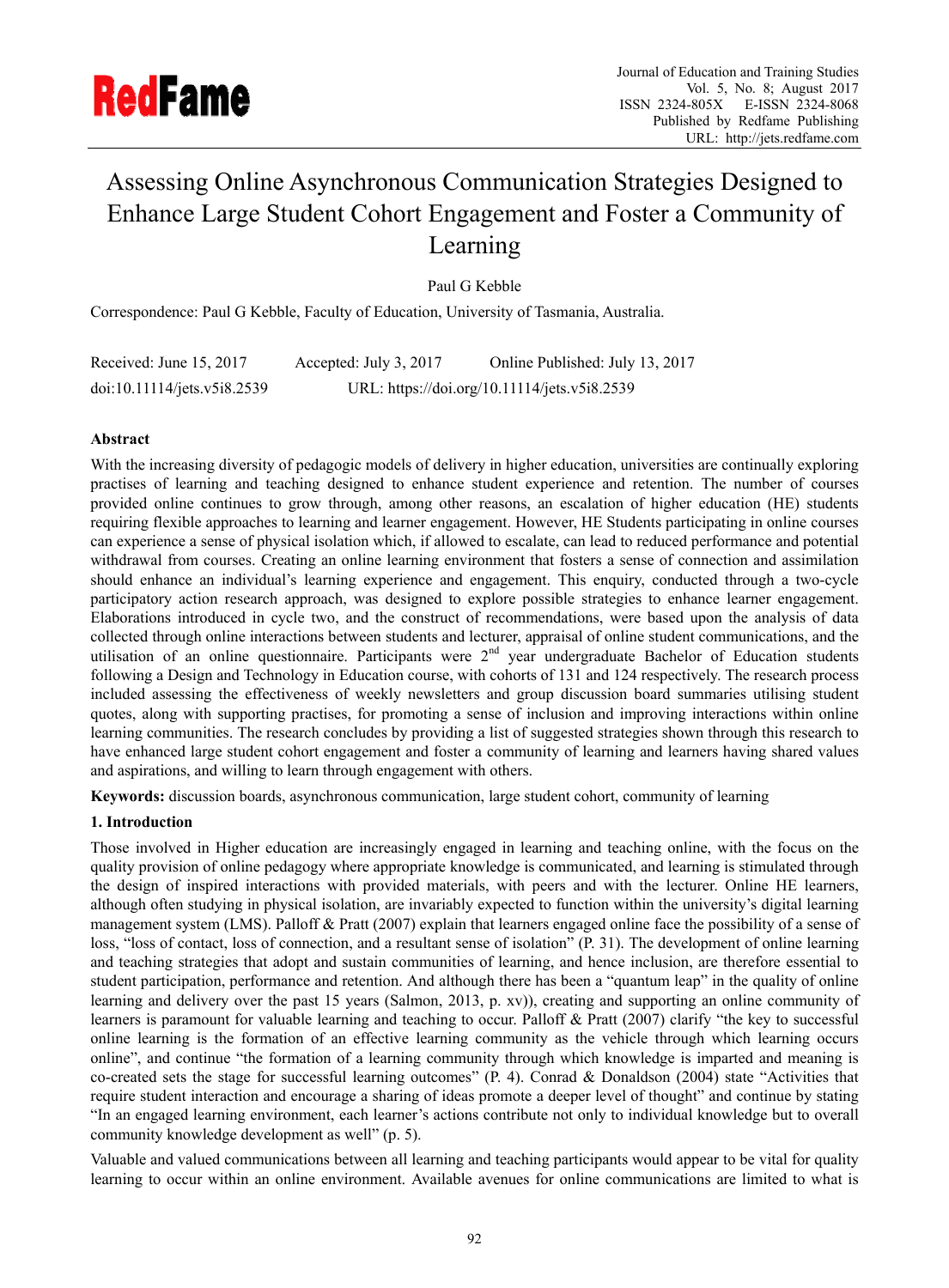provided within the university's LMS and occasionally augmented through the use of external social media sites, however, this research focuses on the most commonly used LMS communication tools, (Schrire, 2006; De Wever et al., 2006) discussion boards and email. In the researcher's experience, discussion board usage receives a broad range of support from lecturers, with advocates extolling its interactional qualities, and detractors complaining of limited student involvement and collaborative value. Online discussions can provide certain advantages (De Wever et al., 2006; Huang & Hsiao, 2012) in that "students get more opportunities to interact with each other and students have more time to reflect, think, and search for extra information before contributing to the discussion" (De Wever et al, 2006, p. 7). The discussion board environment, if successfully implemented, is able to Bridge the gap between face to face and online learning, according to Darabi et al (2011), and therefore enhance connectedness between all involved.

Connectedness between all course participants, including the lecturer's involvement, appears to provide strong learning and engagement motivation, the opposite can also be argued. Online students complain that limited involvement by lecturers results in a feeling of neglect, with adverse consequences (Song et al., 2004). Timely and consistent lecturer participation will augment the provided materials and stimulate students to engage with course materials and communication channels regularly. Hill's (2002) research suggests implementing strategies such as discussion board involvement can augment the success of the online learning process, but continues by proposing that a regular schedule needs to be established for engaging in the dialogue that occurs in an online context. Song et al. (2004) concur that time management is of paramount importance and regularised lecturer interactions will support and enhance students' timely involvement throughout an online course of learning. Planning and actioning engagement, then, is crucial to the quality of online learning and Clark & Mayer (2008) concluded, through a comprehensive analysis of research conducted into online teaching a learning, "students in well designed and well-implemented online courses learned significantly more, and more effectively, than those in online courses where teaching and learning activities were not carefully planned"(p. 13).

While Davidson-Shivers, Tanner & Muilenburg (2000) state in "asynchronous discussions, students had more time to think about their responses and that the increased thinking time improved the depth and quality of responses. Biggs and Tang (2007) also discuss the value of students having time to be able to respond in an informed way , however, they also warn "A disadvantage of asynchronous online discussion is that that those who place their views first on online discussion can frustrate others who wanted to make the same points" (p. 71). Through an extensive quantitative study, Krentler & Willis-Flurry (2005) were able to show that regular discussion board involvement had highly positive results, and found "Students who participated in class discussion online 76%–100% of the time earned a significantly higher course grade point average (GPA =  $2.69$ ) than all other students" (p. 318).

Palloff and Pratt (2007) describe the functionality of a discussion board environment as where "a network of interactions between the instructor and the other participants is formed, through which the process of knowledge acquisition is collaboratively created" (p. 5) and continue by stating "The most powerful experiences are those in which interaction occurs throughout the group instead of between one participant and the facilitator within a group setting" (p. 21). In Rennie and Morrison's opinion (2013), the discussion board, amongst other forms of online communication "needs to be carefully balanced as part of a symbiotic learning system that brings benefits to the learners (p. 60)". Harman and Koohang, when discussing e-learning tools, report (2005, p. 67) "discussion boards represent the primordial mi-lieu in which e-learning and communities of learning emerged and that discussion boards remain an integral tool for e-learning" while Bender states "the energy of the online course occurs on the discussion boards" (2003, p. 37). According to the Hanover Research Council review (2009) online discussion forums "are one of the best ways to facilitate interaction and learning in the online classroom" (p. 15), partly attributed to their ability to promote constructivist, critical and higher-order thinking. Conrad and Donaldson (2004) explain that asynchronous activities, such as discussion boards, "allow each voice to be heard, whether in a small or large group, helping learners feel that they are part of a learning community and increasing their motivation to interact" (p. 22). Qualitative research conducted by Kupczynski et al (2012) also showed a cooperative system of learning through engagement with peers in the discussion board environment enhanced multiple elements of learning and teaching, such as: brain-storming, collaboration, communication, engagement, equal opportunity, feedback, independence, participation, and overall quality of learning.

Although it is generally agreed within the literature that discussion boards are a fundamental requirement in online learning and teaching (Price & Kirkwood, 2013), the length of a post is a subject of conjecture. Experience has shown that at postgraduate level, a longer post of over 200 words is occasionally acceptable, whereas this is not the case with undergraduate students. Bender (2003, p. 9) warns "student postings of excessive length created disincentives for discussion" and I have often witnessed exactly this scenario where a student has provided an extended post, without reply. Providing clear requirements for posts prior to discussion board engagement would appear to be appropriate, although I suggest this can be augmented by providing an exemplar of a quality thread which includes all elements discussed within the requirements.

This research, through a participatory action research (AR) process, wishes to assess and improve the online learning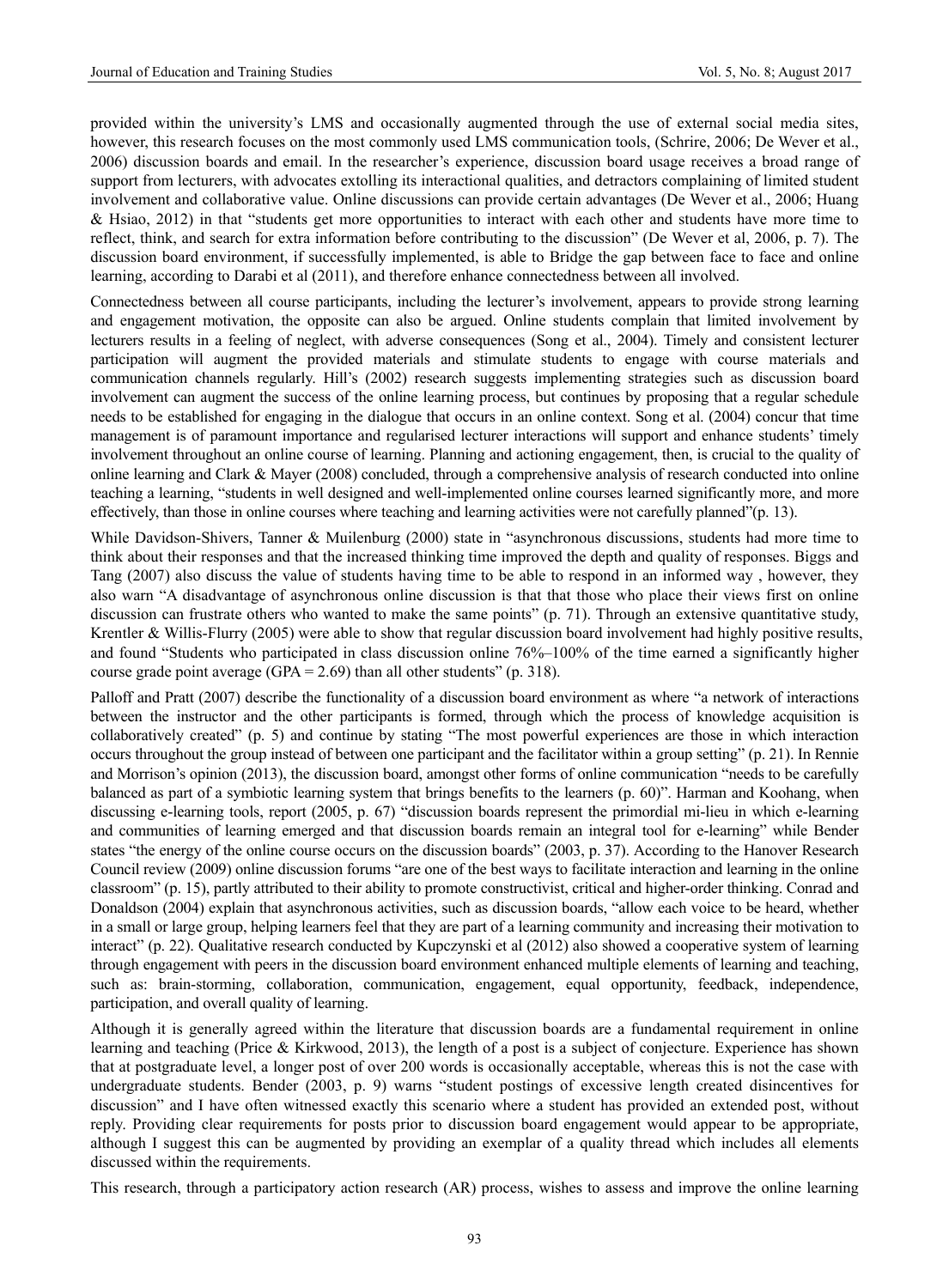and teaching techniques employed within the asynchronous communication avenues provided within the university's LMS. Improvements will be informed through a process of analysing participant feedback, practitioner reflections and relevant literature. This limited research project will conclude with the production of a set of recommended practices that can be employed, with further refinement encouraged.

#### **2. Background to Research**

This research emanated from feedback focused on the previous iteration of the discussion board and communication systems received from participating students in a  $2^{\overline{nd}}$  year undergraduate education elective course in Primary Technology and Design Education. This elective consistently recruited between 100 and 140 students and was delivered both on campus and online, with approximately 15% of the cohort attending lectures and tutorials on campus, and a further small group of Indigenous teacher trainees learning at another campus. The inherited course online communications system included what was described through feedback as irregular emails from the lecturer and an assessed discussion board component, with received criticism focused on the lack of peer interaction, lecturer involvement and equitability of the assessment procedure. Discussion topics were presented within the online materials and numbered between three and eight per week. Students were encouraged to choose 2 topics per week, and were assessed on what was deemed by the lecturer as their 10 best posts. With the newly acquired responsibility of coordinating and delivering this course, I wished to enhance the quality of delivery and student experience through a systematised process of reflective practice. Initially utilising the initial feedback, my own previous experiences and current literature, I formulated a system of communications designed to address the described concerns. I was also cognisant of the need for a systematic approach to reflective practices that inform the development of pedagogical practices, and chose to engage in a two cycle action research process. Having attained the appropriate ethics clearances, I initiated the action research project.

#### **3. Action Research Design**

This research was designed as a two-cycle participatory AR project where the researcher critically examines their own pedagogic practice. Parsons and Brown (2002) have described AR in teaching as a methodology that provides teachers with a tool for attaining valid and useful data which can be used to develop effective pedagogical practices. Kemmis and McTaggart (2005) referred to this process as "classroom action research" and suggest "classroom action research typically involves the use of qualitative interpretive modes of inquiry and data collection by teachers with a view to teachers making judgements about how to improve their own practices." (p. 561). This research utilised the university student feedback system, direct communications between students and the lecturer, and a post-course online questionnaire. After the second action research cycle, the research used a short anonymous online questionnaire for data collection, with polar questions using 5 point Likert scales and space for extended responses. For data analysis, the researcher employed a simple mixed method approach, with 37 students provided a response to the questionnaires. The questionnaire is shown in appendix 1.

This research adopted the cyclical model of AR described by Kemmis and McTaggart (2005) and shown in Fig. 1 below. The researcher completed two cycled of AR, using information collected from each cycle to assess previous and inform future developments.



Figure 1. Action Research model utilised (adapted from Kemmis & McTaggart, 2005)

#### **4. Action Res search Cycle O One**

Plan (1): Within the first AR cycle, the researcher wished to address the major concerns gleaned from engaging with previous student course feedback. These, along with the proposed plan of action, are shown in the table below: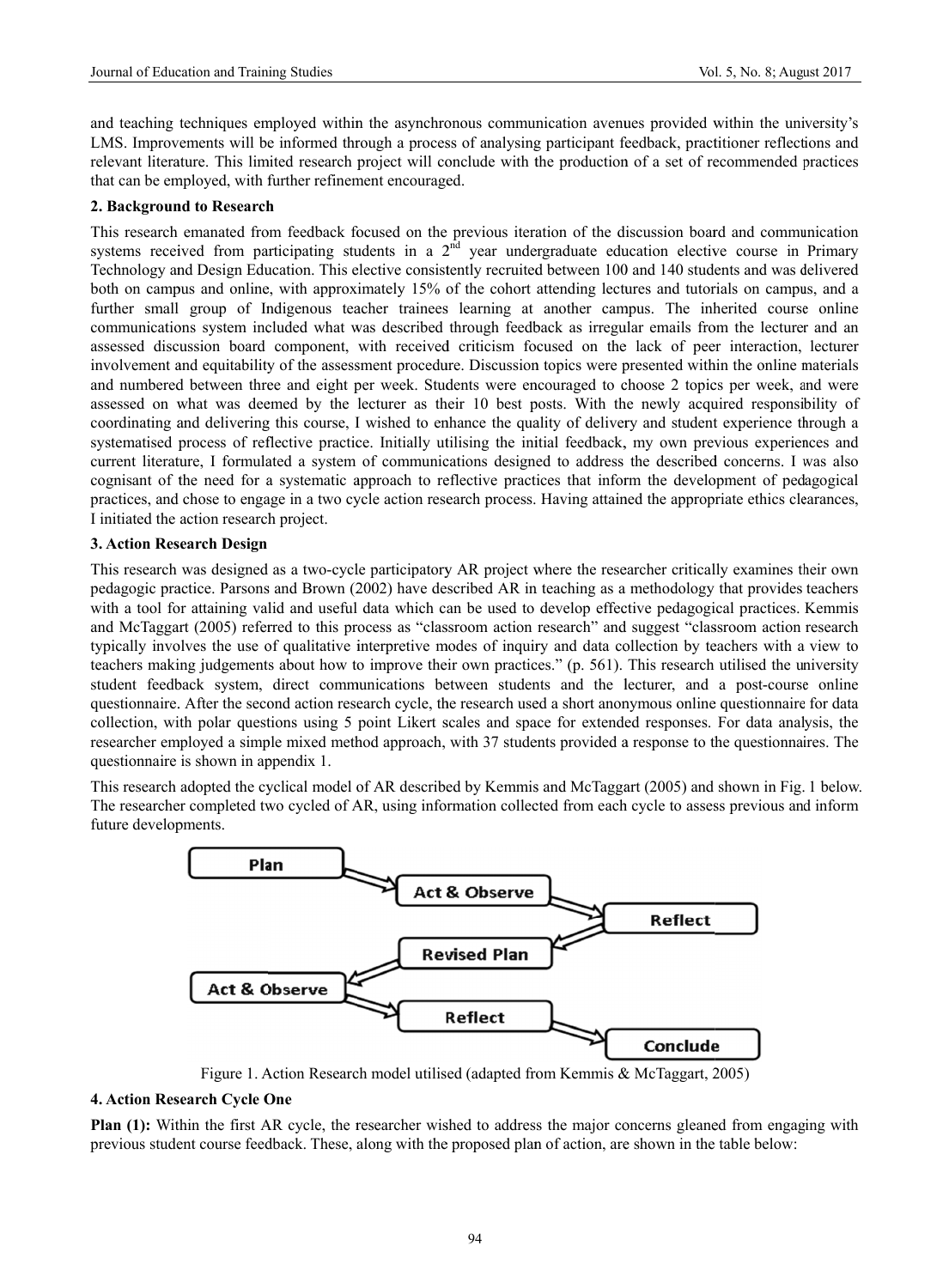|  |  | Table 1. AR 1 <sup>st</sup> Cycle Issues and associated plan of action |
|--|--|------------------------------------------------------------------------|
|--|--|------------------------------------------------------------------------|

| <b>Issue</b>     |                                                                     | Plan                                                                           |  |  |
|------------------|---------------------------------------------------------------------|--------------------------------------------------------------------------------|--|--|
| $\left  \right $ | Online discussion group size too large                              | divide the cohort into smaller discussion groups of approximately 20 students  |  |  |
| 2)               | Too many weekly discussion topics                                   | limit topics to no more than four each week                                    |  |  |
|                  | Lack of Communication from Course Provide a weekly email newsletter |                                                                                |  |  |
|                  | lecturer                                                            |                                                                                |  |  |
|                  | and<br>requirements<br>Assessment<br>svstem                         | Provide: 1) explanation of assessment requirements, 2) assessment criteria and |  |  |
|                  | unclear                                                             | rubric                                                                         |  |  |

# **Act and Observe (1):**

- 1) The cohort was 123 students altogether, with 16 attending regular on-campus lectures/tutorials, and a further 5 Indigenous students studying at another campus. I divided the cohort into 6 groups alphabetically, with approximately 20 students in each group. My observations showed that in each group approximately 40% of students provided regular (each week or two) posts, with another 30% providing posts irregularly (every 3-4 weeks). The remainder either initiated or added to posts retrospectively (towards the end of the course), or not at all.
- 2) Usually, four discussion topics were presented within each week's course materials. Generally, all topics were engaged with, but invariably only two extensively.
- 3) Over the semester, I provided a weekly newsletter as an email discussing elements of the course, the assignments, reminders of deadlines, and encouraging online engagement. These were written in a professional manner but included humour and emoticons. I would receive a limited number of replies and would reply to these within two days. Overall, and on average, I would receive no more replies that 10% of the cohort each week, and occasionally three weeks out of twelve) none.
- 4) Although I received a number of emails asking me to clarify the assessment procedure and requirements, generally the cohort understood the assessment system. I received most enquiries asking whether 10 posts altogether was enough to satisfy assessment requirements, or whether students needed to enter into discussions every week.

# **Reflections (1) and Revised Plan for Action Research Cycle 2:**

An online questionnaire was provided to the cohort asking for reflections and advice regarding course communications, course content, assessment, and learning organisation. A synthesis of the responses, along with a plan of action for cycle two is shown in the table below.

|  |  | Table 2. AR cycle 1 reflections informing action plan |  |  |
|--|--|-------------------------------------------------------|--|--|
|  |  |                                                       |  |  |

|    | <b>Reflection</b>                                            | <b>Revised Plan</b>                                                 |
|----|--------------------------------------------------------------|---------------------------------------------------------------------|
|    |                                                              |                                                                     |
| 1) | Although students commented that the discussion grouping     | To help alleviate this issue, I planned to provide a weekly         |
|    | generally worked well, particularly as they felt a part of a | discussion board summary and include direct student quotes that     |
|    | learning community, they were concerned their grouping       | could be used to focus on the most relevant and pertinent issues    |
|    | was limiting and did not allow for full-cohort inclusion.    | from the week's topic and materials. I surmised by providing        |
|    |                                                              | regular summaries of students' discussions utilising direct student |
|    |                                                              | quotes, the following would be achieved:                            |
|    |                                                              | a) students are made aware that all online contributions are read   |
|    |                                                              | by the lecturer                                                     |
|    |                                                              | b) salient concepts and ideas from the course content for that      |
|    |                                                              | particular week can be highlighted through the discussion and       |
|    |                                                              | related quotes                                                      |
|    |                                                              | c) the diversity of ideas and contributions can be presented and    |
|    |                                                              | commented upon by the lecturer                                      |
|    |                                                              | d) inclusivity and a sense of community can be promoted by          |
|    |                                                              | affording a direct voice to students.                               |
| 2) | Discussion topic number $-$ how many?                        | I would reduce the number of discussion topics provided to          |
|    |                                                              |                                                                     |
|    |                                                              | between two and four, but encourage students to create their own    |
|    |                                                              | topic thread if they wished to raise a particular issue.            |
| 3) | Continuation of weekly newsletters                           | This, I believed, had been successful and I would maintain the      |
|    |                                                              | system.                                                             |
| 4) | Assessment system and requirements – further definitions     | To enhance the provision of information pertaining to the           |
|    | and descriptions.                                            | assessment requirements, particularly what was construed as a       |
|    |                                                              | quality thread and post, I would provide comprehensive and clear    |
|    |                                                              | information answering the main issues that had be raised over the   |
|    |                                                              | previous course to be offered in conjunction with the previously    |
|    |                                                              | constructed information sheet.                                      |
| 5) | Students throughout the course asked what a quality post     | I decided I would provide exemplars from the previous course,       |
|    | looked like.                                                 | de-identified and with appropriate permissions. These were          |
|    |                                                              | chosen to show how a quality thread might appear, and included      |
|    |                                                              | a range of interesting, supportive, entertaining and academic       |
|    |                                                              | posts of varying lengths.                                           |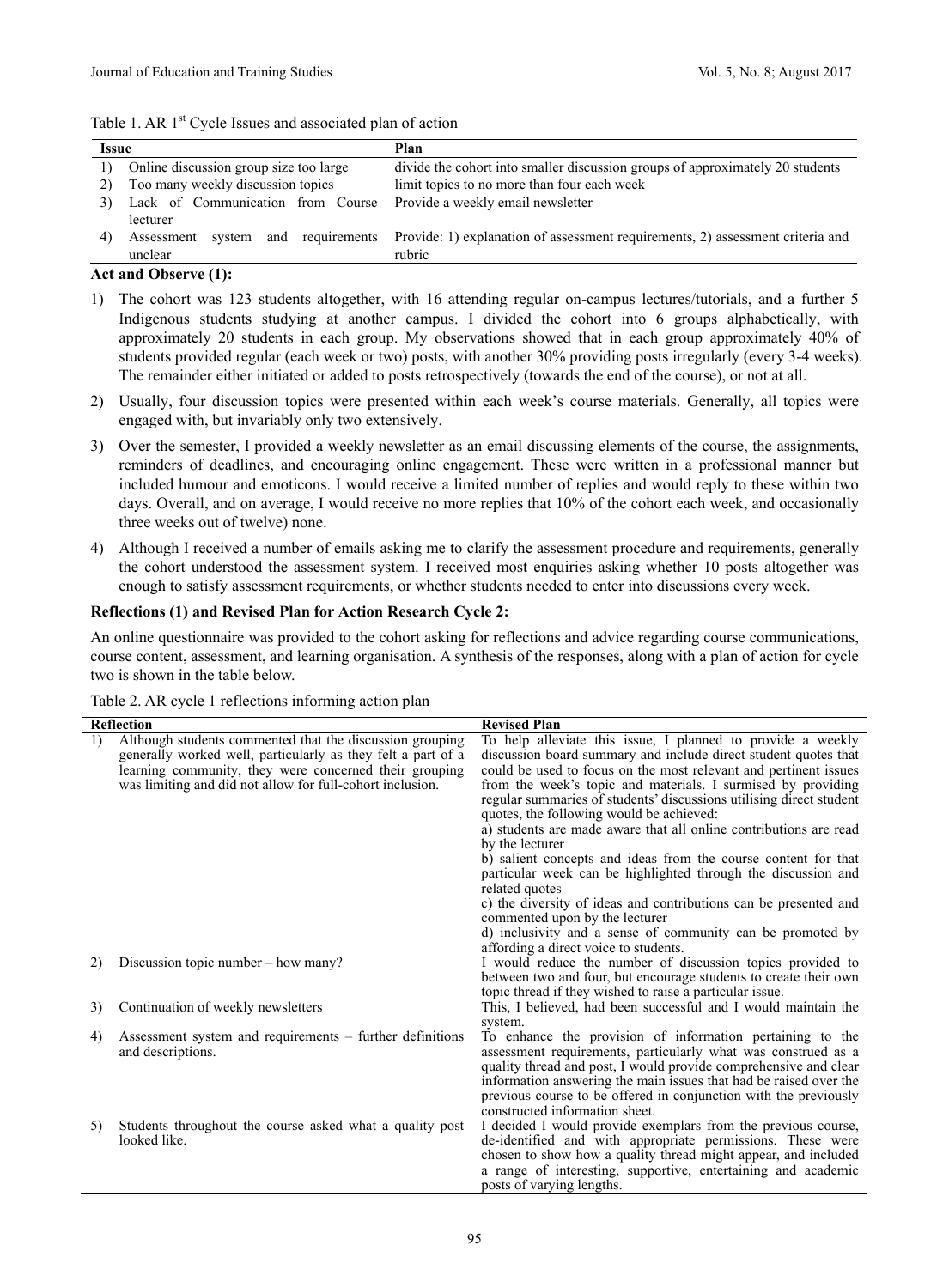# **Act and Observe (2)**

1) The writing of the discussion board summary occurred on the following Wednesday of each week's discussion. The process required deciding on which topic areas to focus, reading a wide variety of posts and selecting appropriate quotes, and constructing the text. This would take two to three hours and the summary would be emailed to all participants by the end of that day. As the weeks progressed, I kept a record of who I had quoted and endeavoured to include as many participants as I was able, and certainly the regular contributors. I received many positive emails, with those I quoted often commenting further on their quote, or reiterating their thoughts, in, I believe, recognition and appreciations of my inclusion. Below is an example of one summary provided at week three:

Table 3. Example of weekly discussion board summaries

This week's discussions were centred around the four topics below, with the vast majority of comments for  $(1) \& (2)$ 

(1) Design & Technology at school – was/is it a stand-alone subject?

- (2) Is Design & Technology a science subject?
- (3) Similarities/differences between curricula
- (4) Ethics and Design & Technology
- (1) Design & Technology at school was/is it a stand-alone subject?

Most feedback suggests that at High school Design & Technology was a stand-alone subject, but not in primary schools.  $C^{***}$  (Gr2) discusses that "Thinking back to the days of primary school I don't believe Technology was a specific subject. Although I do remember once a week we were taken to the I.T. room to play on programs including KidPix and paint.

B\*\*\* (Gr3) attached a comprehensive 2 page document which discussed the cross-curricula nature of Design & Technology when stating that: "Technologies and design rely on effective literacy and numeracy skills, as well as an understanding of history, geography, society and the environment"

J\*\*\* (Gr5) argues that D&T is positioned as both when stating "it really does need to be a subject in it's own right, whilst still being intergrated into other subjects such as science, mathematics, art, etc"

K\*\*\* (Gr4) provided an insight into her son's schooling, and described "my son is in grade one this year and they have a subject called Investigative Learning, the children are able to investigate and work on a project that interest them such as looking up their favourite animal on the computer or making a back pack for a teddy after measuring its height and width." While J\*\*\* (Gr6) also discussed her my middle son's recent D&T experience, who "partnered up and designed, made and appraised a moving vehicle. This lesson crossed over with math as they measured the distance each vehicle would travel and write about why they believe one travelled further than the other."

- 2) This balance appeared to work well, with students generally limiting their discussion to the provided topics, but with a limited number adding their own threads, often appreciated by others.
- 3) Newsletters were well received, as before. An example of a newsletter from week 4 is provided below

Table 4. Example of weekly newsletter

#### **Week 4 Newsletter**

Hi everyone, yes week 4 and all seems to be on track!

I shall be reading through your posts from week 3 tomorrow (Wed) and providing my normal summary, but I did notice that there were limited post from groups other than 5 & 6, so if you've got something to say, please upload it before tomorrow!

A website that you may find useful in your teaching career, and this course, is the Times Educational Supplement (Australia) site where there are a number of helpful resources for teachers, and where we are encouraged to provide our successful lesson plans to share. There is a great teaching/learning document provided within primary education/technology & design for the design of musical instruments. http://www.tesaustralia.com/home.aspx

This week we are looking at the teaching and learning of technology and design. Another interesting link, and one we will be using later is 'The Shape of the Australian Curriculum - Design & Technology':

http://www.acara.edu.au/verve/\_resources/Shape\_of\_the\_Australian\_Curriculum\_-\_Technologies\_-\_August\_2012.pdf

Assignment 1 – Don't forget, there is a discussion board for sharing ideas and asking for advice within the General Discussion Board topics. It's be great to see some of your ideas there. Our Darwin session last Thursday provided some great ideas, for example: a watering system for plants, designing flying craft (leading to an in-class competition), building a vehicle that can be disassembled to assess 3D shapes. We also discussed how these projects could include cross-curricula thinking, for example, using graphs to plot the speed of growing of the plants being watered at different rates.

Don't forget, our face to face sessions are recorded and provided online under 'live classroom' – recording. Best wishes and keep up the good work

Paul

- 4) Although not totally negated, I received far fewer emails asking for further assessment clarification.
- 5) The exemplars were well engaged with and students commented very favourably both on their provision and on the quality and range of discussions.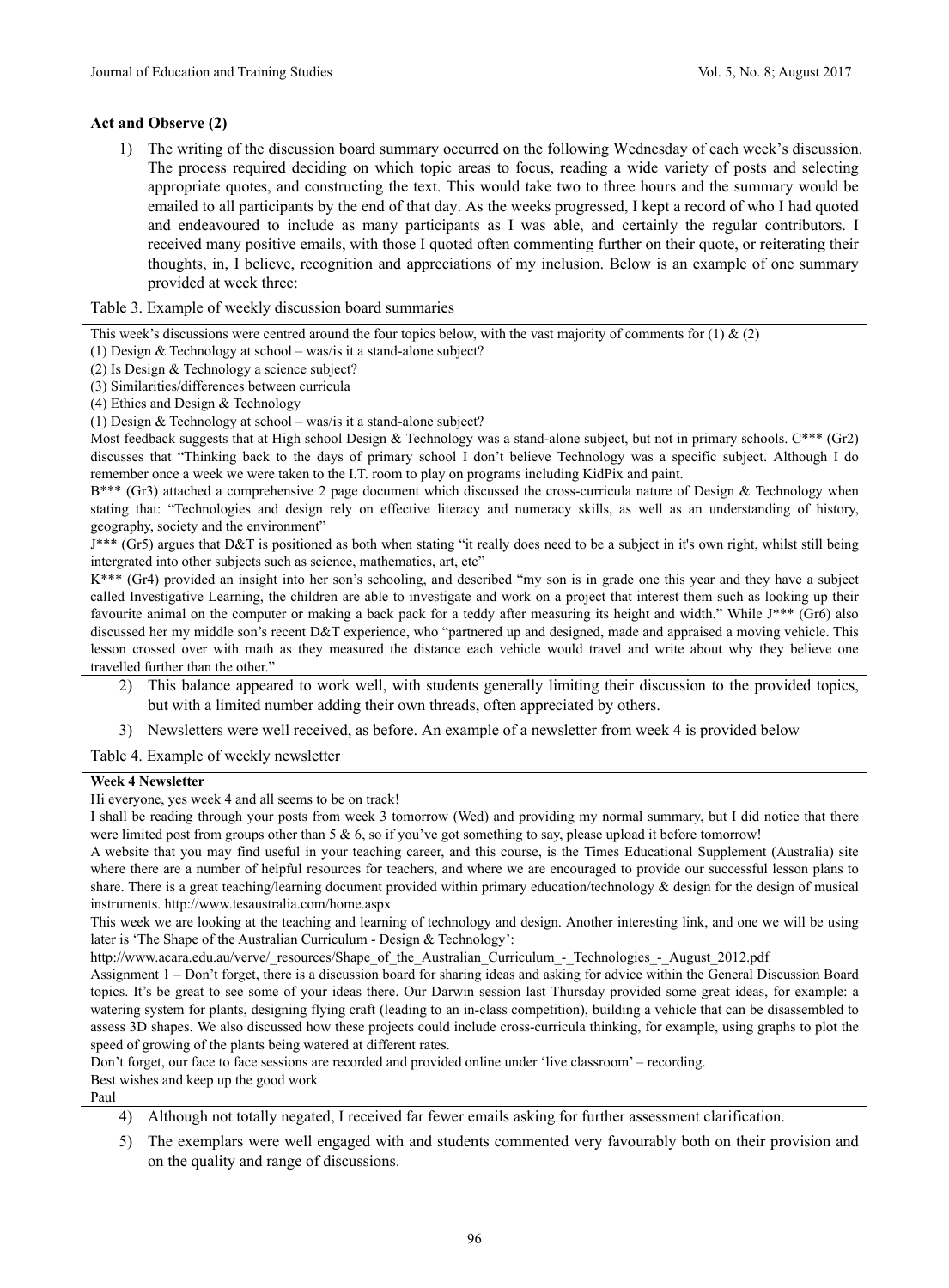## **Reflect (2) Informed by Student Feedback**

Student responses to the questionnaire showed a very positive response to the strategies introduced, clearly shown through the following data collected from Survey Monkey.

| Table 5. Statistical analysis of questionnaire feedback |  |  |
|---------------------------------------------------------|--|--|
|                                                         |  |  |

| <b>Ouestion:</b>                                  | <b>Replies</b> | <b>Response</b>                                                          |
|---------------------------------------------------|----------------|--------------------------------------------------------------------------|
| 1) Did you read the emails that provided          | 37             | $Yes = 36 (97.3\%)$                                                      |
| weekly course updates?                            |                | $No = 1 (2.7\%)$                                                         |
| 2) If Yes to (1) How useful did you find them:    | 36             | Not Useful = $0(0\%)$                                                    |
| on a scale of $1 - 5$ where 1 is not useful and 5 |                | Somewhat useful = $1(2.78%)$                                             |
| is very useful                                    |                | Quite useful = $4(11.11\%)$                                              |
|                                                   |                | Useful = $10(27.78%)$                                                    |
|                                                   |                | Very useful = $21 (58.33\%)$                                             |
| 3) Please respond to the following statements     | 36             | provided suitable and appropriate information $= 4.53$                   |
| on a scale of 1 to 5 where $1 =$ negative and 5   |                | were interesting $= 4.42$                                                |
| $=$ very positive:                                |                | helped me to keep on track with course requirements and content =        |
| The weekly course updates                         |                | 4.53                                                                     |
|                                                   |                | were not especially useful = $1.77$                                      |
|                                                   |                | provided encouragement to engage with the course $= 4.50$                |
|                                                   |                | were stimulating $= 4.31$                                                |
|                                                   |                | Were enjoyable to read = $4.33$                                          |
| 4) Did you read the emails that provided          | 37             | $Yes = 34 (91.89%)$                                                      |
| weekly discussion board summaries?                |                | $No = 3(8.11\%)$                                                         |
| 5) If Yes to (4) How useful did you find them:    | 34             | Not Useful = $0(0\%)$                                                    |
| on a scale of $1 - 5$ where 1 is not useful and 5 |                | Somewhat useful = $3(8.82\%)$                                            |
| is very useful                                    |                | Ouite useful = $3(8.82\%)$                                               |
|                                                   |                | Useful = $8(23.53\%)$                                                    |
|                                                   |                | Very useful = $20(58.82%)$                                               |
| 6) Please respond to the following statements     |                | provided suitable and appropriate information $= 4.38$                   |
| on a scale of 1 to 5 where $1$ = negative and 5   |                | were interesting to read = $4.32$                                        |
| $=$ very positive:                                |                | were not especially useful = $1.61$                                      |
| The weekly discussion board summaries             |                | provided me with a broad overview related to the week's topics =<br>4.49 |
|                                                   |                | were stimulating $= 4.24$                                                |
|                                                   |                | were enjoyable to read = $4.33$                                          |
|                                                   |                | were too $long = 1.91$                                                   |

Table 6. Selected comments from questionnaire

#### **Some responses to: please comment further on the weekly course updates…**

- Informative and supportive
- Appreciated the enthusiasm and consistency of communication
- Useful to stay on track especially when I was doing other units simultaneously
- A good motivator to keep on track and also it showed that the lecturer was interested in his students and keeping in touch with them
- I liked the weekly updates because it kept me on track and I enjoyed reading comments from other students
- showed keen interest by the lecturer
- They were a help when you were not able to make it to class. And wanted to catch up on what had happen. As reading is not one of my strong side but this made it easier for me. More helpful then some other classes
- These help you to feel supported and on track and in communication with the lecturer less isolated than other units

## **Some responses to: please comment further on the weekly discussion board summaries…**

- Awesome, I was so impressed with the weekly summaries it made me feel connected to the groups without having to read posts from every student but I still got the information
- Inclusive I thought it was a great way to find out what people in other discussion were thinking/saying. I loved this touch

• Helpful

- engaging, especially as I was an external student, gave me community feeling looking at others point of view, sharing knowledge and experiences = informative and helpful
- They inspired me to contribute to the best of my ability in the hope of my comments being included in the weekly summary. It was such a thrill when my answers or comments were mentioned, I felt part of the group and that the teacher was interested in our weekly progress or lack of
- I don't like the discussion boards, and had I not been overwhelmed with other reading, I would have used these as a summary tool of what was written on the discussion boards. I had a squiz at one once and felt it was a little long, so didn't bother reading it
- please continue to use these summaries. It provides a basis of the students understanding and encourages further discussion about the questions. fabulous idea!
- I was pleased to see lecturer was actually reading posted comments (for some units I've had my doubts)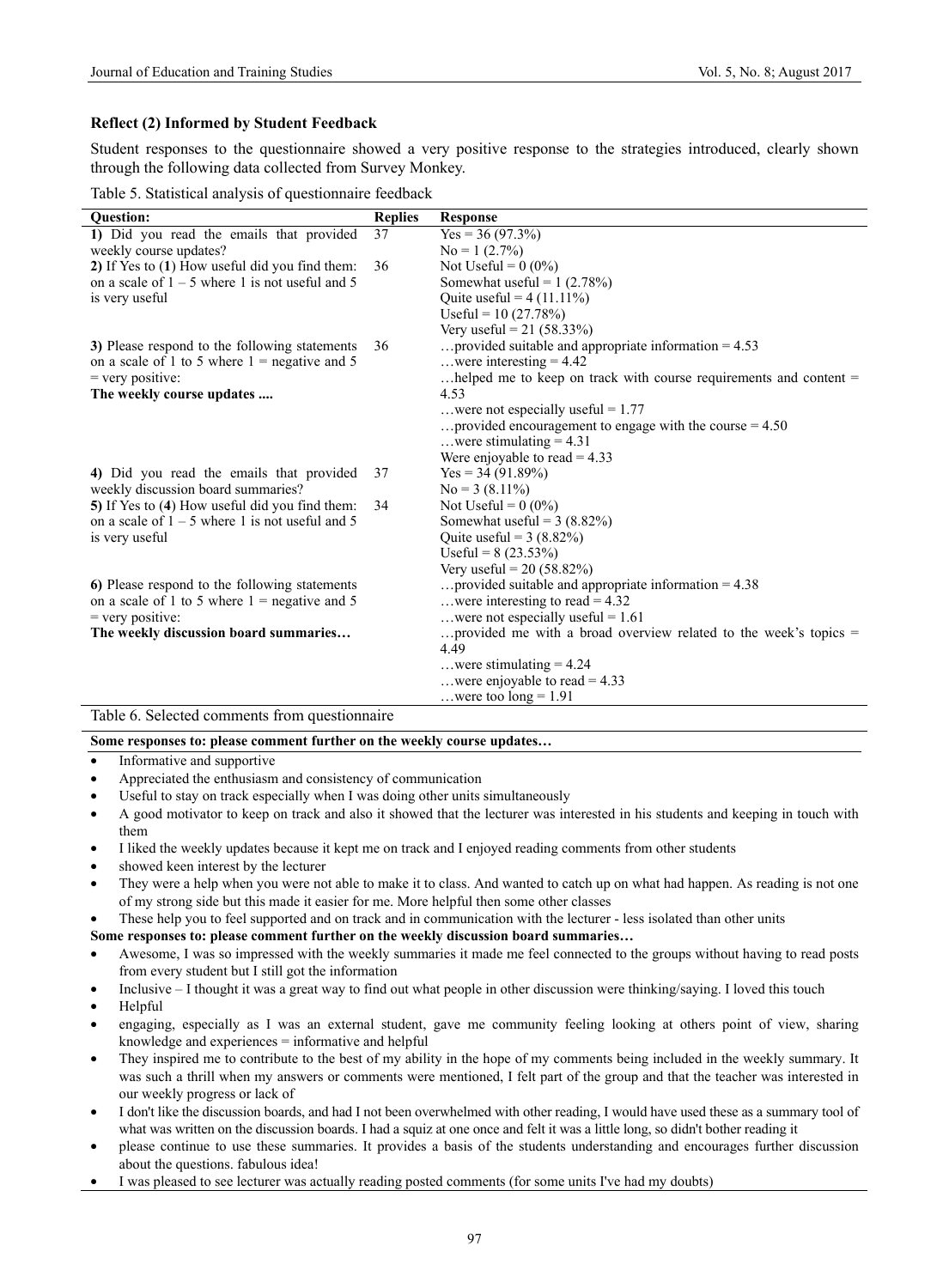#### **5. Discussion and Recommendations**

Lecturers discuss concerns directed at the overuse of the email system, complaining of multiple personal emails from students asking similar questions. Experiences gained through this action research suggest this issue can be seriously moderated by providing clear and concise information at the outset of the course and by providing regular newsletter emails. I received significantly fewer direct emails, particularly over the second iteration of the course, and in some cases I received no emails during the week.

A further described benefit of these strategies was that the emailed newsletters and weekly discussion board summaries stimulated students to keep 'on track' with the course.

Finally, through this participatory action research process, the following list of recommendations have been developed designed to inform learning and teaching practices when working with students online, and particularly with larger cohorts.

Below is the list offered for peer consideration, with feedback welcomed.

# **Recommendations for online discussion board engagement strategies informed through the described reflective practices**

- **1)** Divide large cohorts into smaller online groups of no more than twenty students.
- **2)** Provide clear descriptors of what constitutes acceptable discussion board contributions.
- **3)** Describe acceptable language use as both professional and academic through an affable and respectful tone.
- **4)** Provide an exemplar of quality discussions.
- **5)** Provide a rationale for the expectations of online communications and assessment.
- **6)** Explain it is acceptable to provide a single sentence in response, although extensive posts are not easily engaged with. Setting a limit of 200 words as a maximum may be appropriate.
- **7)** Discussion board contribution to be assessed, with a recommended 20%-30% weighting.
- **8)** Provide clearly defined assessment rubric and criteria.
- **9)** Setting a minimum number of contributions (in my case, 10), with an explanation that the LMS system is able to collate an individual's contributions. This minimum requirement requires further investigation, and may not be suitable in certain settings, particularly where lecturers require weekly contributions.
- **10)** All students encouraged to share resources, links to relevant materials, and provide references and URLs to valid sources of information presented within posts.
- **11)** Provide weekly newsletters discussing issues and topics to be presented during the week, along with any other topics deemed interesting or important.
- **12)** Provide weekly summaries of discussions gleaned from an overview of all group discussions. Use student quotes from these discussions, particularly to provide focus on main issues raised or planned.

#### **References**

- Bender, T. (2003). *Discussion-Based Online Teaching to Enhance Student Learning: Theory, Practice, and Assessment*. Sterling, Virginia: Stylus Publishing, LLC.
- Biggs, J., & Tang, C. (2007). *Teaching for Quality Learning at University*. Cambridge, England: Open University Press & McGraw-Hill Education.
- Clark, C. C., & Mayer, R. E. (2008). *e-Learning and the Science of Instruction: Proven Guidelines for Consumers and Designers of Multimedia Learning*. San Francisco, CA: John Wiley & Sons, Inc.
- Conrad, R. M., & Donaldson, J. A. (2004) *Engaging the Online Learner' Activities and Resources for Creative Instruction*. San Francisco, CA: Jossey-Bass.
- Darabi, A., Arrastia, M. C., Nelson, D. W., Cornille, T., & Liang, X. (2011). Cognitive presence in asynchronous online learning: a comparison of four discussion strategies. *Journal of Computer Assisted Learning*, *27*(3), 216–227. https://doi.org/10.1111/j.1365-2729.2010.00392.x
- Davidson-Shivers, G., Tanner, E., & Muilenburg, L. (2000). Online discussion: How do students participate? Paper presented at the annual meeting of the American Educational Research Association, New Orleans, LA.
- De Wever, B., Schellens, T., Valcke, M., & Van Keer, H. (2006). Content analysis schemes to analyze transcripts of online asynchronous discussion groups: A review. *Computers and Education*, *46*, 6-28.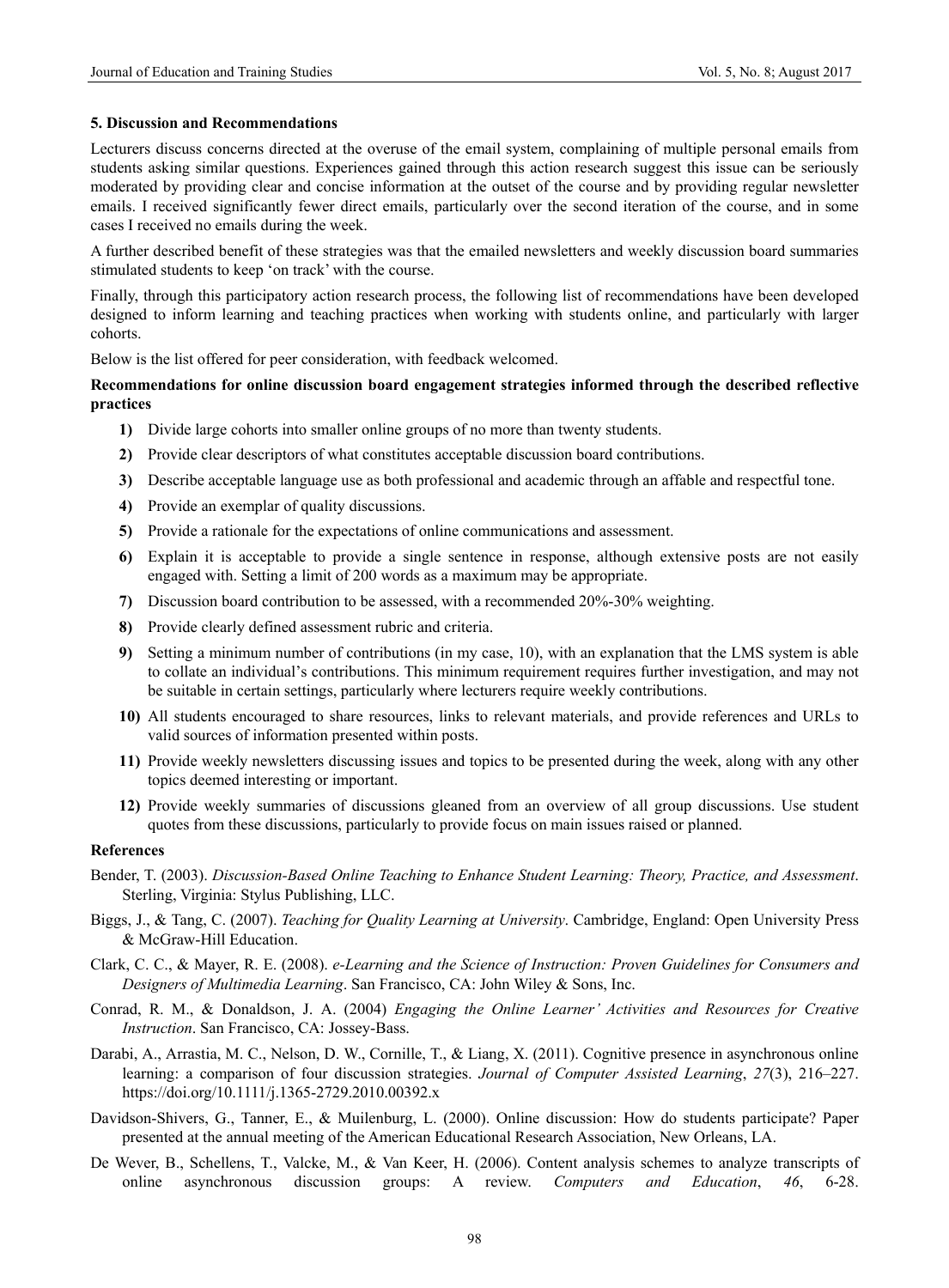https://doi.org/10.1016/j.compedu.2005.04.005

- Harman, K., & Koohang, A. (2005). Discussion board: A learning object. *Interdisciplinary Journal of Knowledge and Learning Objects*, *1*, 22-31.
- Hill, J. R. (2002). Overcoming obstacles and creating connections: Community building in Web-based learning environments. *Journal of Computing in Higher Education*, *14*(1), 67–86. https://doi.org/10.1007/BF02940951
- Huang, X. S., & Hsiao, E. (2012). Synchronous and asynchronous communication in an online environment: Faculty Experiences and Perceptions. *Quarterly Review of Distance Education*; Charlotte 13.1, 15-30, 49-50.
- Kemmis, S., & McTaggart, R. (2005). Participatory action research: Communicative action and the public sphere. In N. Denzin and Y. Lincoln (Eds.) *Handbook of Qualitative Research* (3rd Ed.) (pp. 559-604). Thousand Oaks CA: Sage.
- Krentler, K. A., & Willis-Flurry, L. A. (2005). Does technology enhance actual student learning? The case of online discussion boards. *Journal of Education for Business*, *80*(6), 316-321. https://doi.org/10.3200/JOEB.80.6.316-321
- Kupczynski, L., Mundy, M., Goswami, J., & Meling, V. (2012). Co-operative learning in distance learning: A mixed methods study. *International Journal of Instruction*, *5*(2), 81-90.
- Palloff, R. M., Pratt, K., & Palloff, R. M. (2007). *Building online learning communities: effective strategies for the virtual classroom*. San Francisco, CA: Jossey-Bass.
- Parsons, R. D., & Brown, K. S. (2002). *Teacher as reflective practitioner and action researcher*. Belmont, CA: Wadsworth/Thomson Learning.
- Petrides, L. A. (2002). Web-based technologies for distributed (or distance) learning: Creating learning-centered educational experiences in the higher education classroom. *International Journal of Instructional Media*, *29*(1), 69–77.
- Price, L., & Kirkwood, A. (2013). Using technology for teaching and learning in higher education: a critical review of the role of evidence in informing practice. *Higher Education Research and Development*. Retrieved from: http://oro.open.ac.uk/34804/
- Rennie, F., & Morrison, T. (2014). E-Learning and Social Networking Handbook: Resources for Higher Education. *Studies in Continuing Education*, *36*(3). http://dx.doi.org/10.1080/0158037X.2014.952948
- Salmon, G. (2013). *E-tivities: The key to active online learning*. Routledge.
- Schrire, (2006). Knowledge Building in Asynchronous Discussion Groups: Going Beyond Quantitative Analysis. *Computers & Education*, 46, 49-70. https://doi.org/10.1016/j.compedu.2005.04.006
- Song, L., Singleton, E. S., Hill, J. R., & Koh, M. H. (2004). Improving online learning: Student perceptions of useful and challenging characteristics. *Internet and Higher Education*, *7*, 59–70. https://doi.org/10.1016/j.iheduc.2003.11.003
- Tallent-Runnels, M. K., Thomas, J. A., Lan, W. Y., Cooper, S., Ahern, T. C., Shaw, S. M., & Liu, X. (2006). Teaching Courses Online. *A Review of the Research*, *76*(1), 93–135.
- The Hanover Research Council review (2009). Best Practices in Online Teaching Strategies. Retrieved from http://www.uwec.edu/AcadAff/resources/edtech/upload/Best-Practices-in-Online-Teaching-Strategies-Membership .pdf